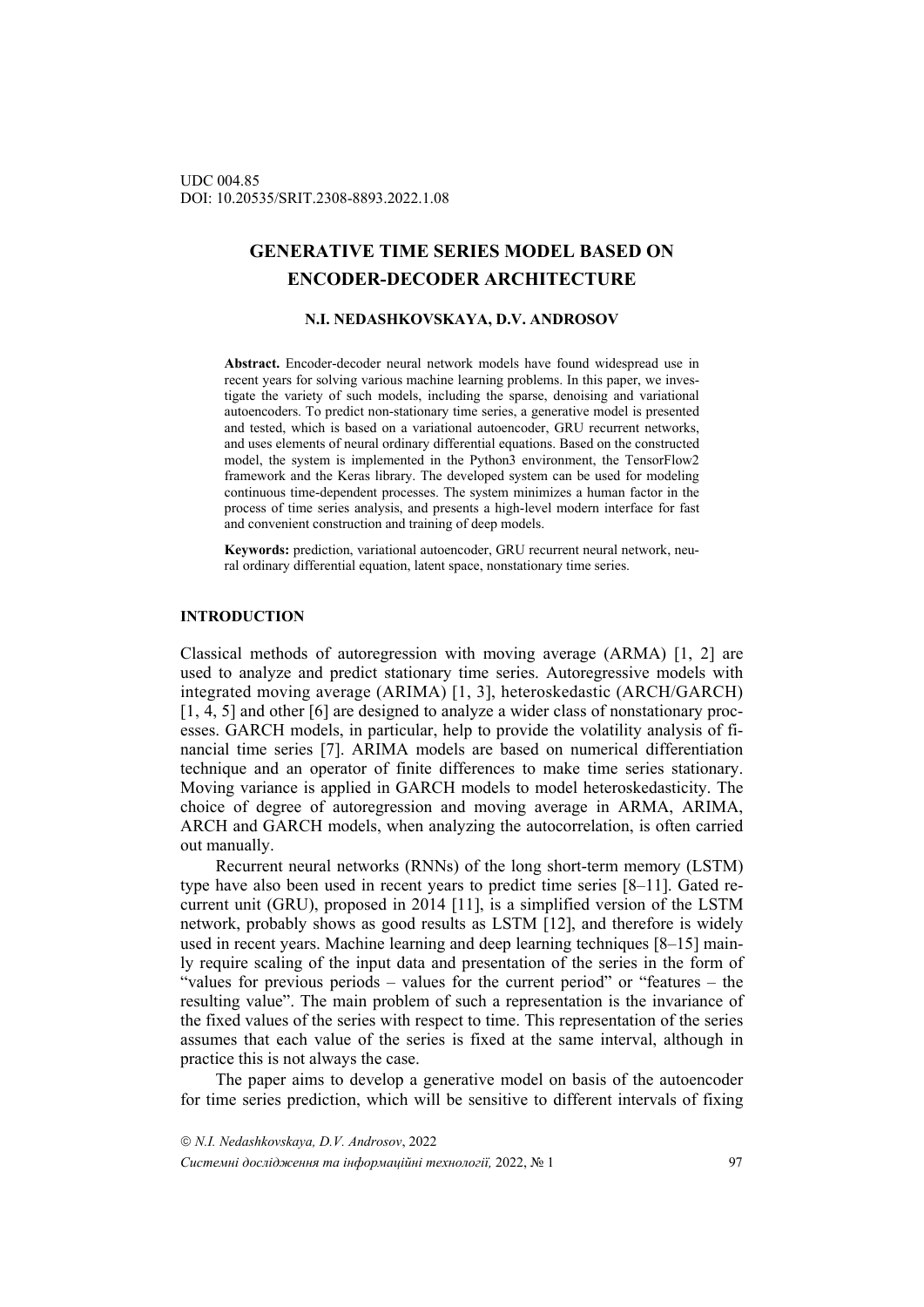values of the series and will be able to find hidden patterns in the data. The goal is also to minimize human interference in the data processing, leaving only the requirement to scale the input data.

## **AUTOENCODER MODELS**

An autoencoder is an artificial neural network that, without a teacher, based on an unmarked data is able to recognize encodings – effective representations of input data [8, 13]. Such encodings often have a much smaller dimension compared to the input data, so autoencoders are also a means to reduce dimensionality.

An important feature of the autoencoder is that it can be a *generative model*, capable of randomly generating new data that is very similar to the input. Goals of the autoencoder are as follows: to reconstruct the input data, as well as to identify features hidden in the input data. The typical autoencoder model consists of two parts (Fig.1): the *coder* and the *decoder* networks. The coder has to recognize and convert the input data into a latent space, that is the internal representation of the input data. The decoder, in turn, is seen as a generating network that converts the internal representation into outputs. Typically, the decoder has the same architecture as the coder, but symmetrically mapped relative to the layer responsible for creating the latent space (Fig.1).



*Fig. 1.* An example of a deep autoencoder model for the mnist dataset reconstruction, adapted from [8]

To achieve the first goal, namely, to provide the reconstruction of input data, training of the autoencoder is performed by minimizing the loss function, which is called the *reconstruction error:*

$$
E(x, g(f(x))), \t(1)
$$

where *x* is an input vector, *E* is a function that penalizes  $g(f(x))$  for dissimilarity to *x*,  $g(h)$  is the decoder output,  $h = f(x)$  is the coder output.

In order to better identify the features hidden in the input data, a regularization is added to the autoencoder model. This allows the model to obtain more properties in addition to the ability to copy input data. The desirable properties of the model are as follows: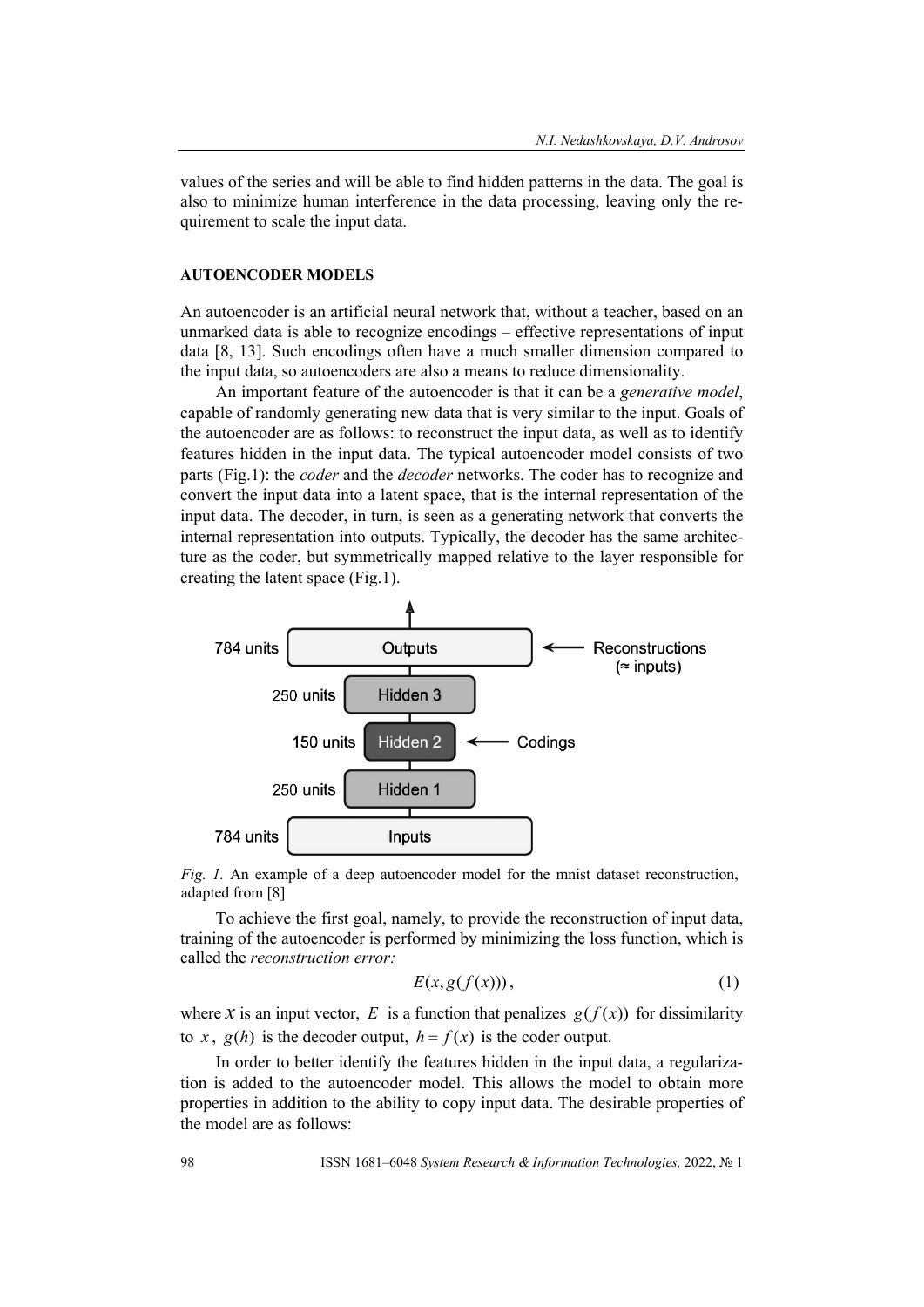– presentation of sparsity of data;

– resistance to noise in the input data and the absence of part of the inputs;

– small values of the derivatives of codings relative to the input data.

*The regularized* autoencoder is a model with the loss function presented in the form [13]:

$$
E(x, g(h)) + \Omega(h, x), \tag{2}
$$

where *E* is the reconstruction loss (1), *h* is a coder layer,  $\Omega(h, x)$  is a coder layer penalty.

The peculiarity of regularized autoencoders is the absence of an obvious Bayesian interpretation. Thus, other known regularized models, for example the ridge regression and other, are an approximation of the Bayesian maximum of the a posteriori probability with the addition of a regularizing penalty, which corresponds to the a priori probability distribution of the model parameters. Regularized autoencoders have a different interpretation, because the  $\Omega(h, x)$  penalty depends on the  $x -$  an input data and therefore cannot be formally considered as a priori distribution. However, it is still believed that the introduction of the  $\Omega(h, x)$  regularizer helps to implicitly prefer certain functions.

Let us consider several models of regularized autoencoders depending on how the penalty  $\Omega(h, x)$  in (2) is defined.

*Model of sparse autoencoder.* One of the key reasons for the high energy efficiency of the human brain is the sparse activation of its neurons: only a small part of the neurons is active in the brain at any given time.

To model the sparseness in an artificial neural network, we consider the probabilistic interpretation of neuronal activation. Let the artificial neuron of the hidden layer be a Bernoulli random variable, and the average value of activation of this neuron corresponds to the probability of obtaining a unit in the Bernoulli test. The probability of activation of each such individual neuron should be low to increase the sparseness of the neurons of the hidden (latent) layer. Let the desired probability of neuron activation be equal to  $\rho$ , and let the empirical average value of neuron activation on the basis of train data be equal to  $\hat{\rho}$ . Sparsity loss [16, 17] is considered as the  $\Omega(h, x)$  penalty in expression (2), a measure of dissimilarity between distributions and is based on the Kullback–Leibler divergence between the model distribution and the data distribution:

$$
KL(\rho \|\hat{\rho}) = \rho \ln \frac{\rho}{\hat{\rho}}.
$$

Learning criterion for the sparse autoencoder can be considered as follows:

$$
(1 - \alpha)E(x, g(f(x))) + \alpha \Omega(h, x),
$$

$$
\Omega(h, x) = \sum_{i=1}^{N} KL(\rho_i \parallel \hat{\rho}_i) = \sum_{i=1}^{N} \rho_i \ln \frac{\rho_i}{\hat{\rho}_i},
$$

where  $\Omega(h, x)$  is the sparsity loss, *N* is a number of neurons in a coder layer,  $\alpha \in [0,1]$  is a sparsity weight, which is a hyperparameter of the model.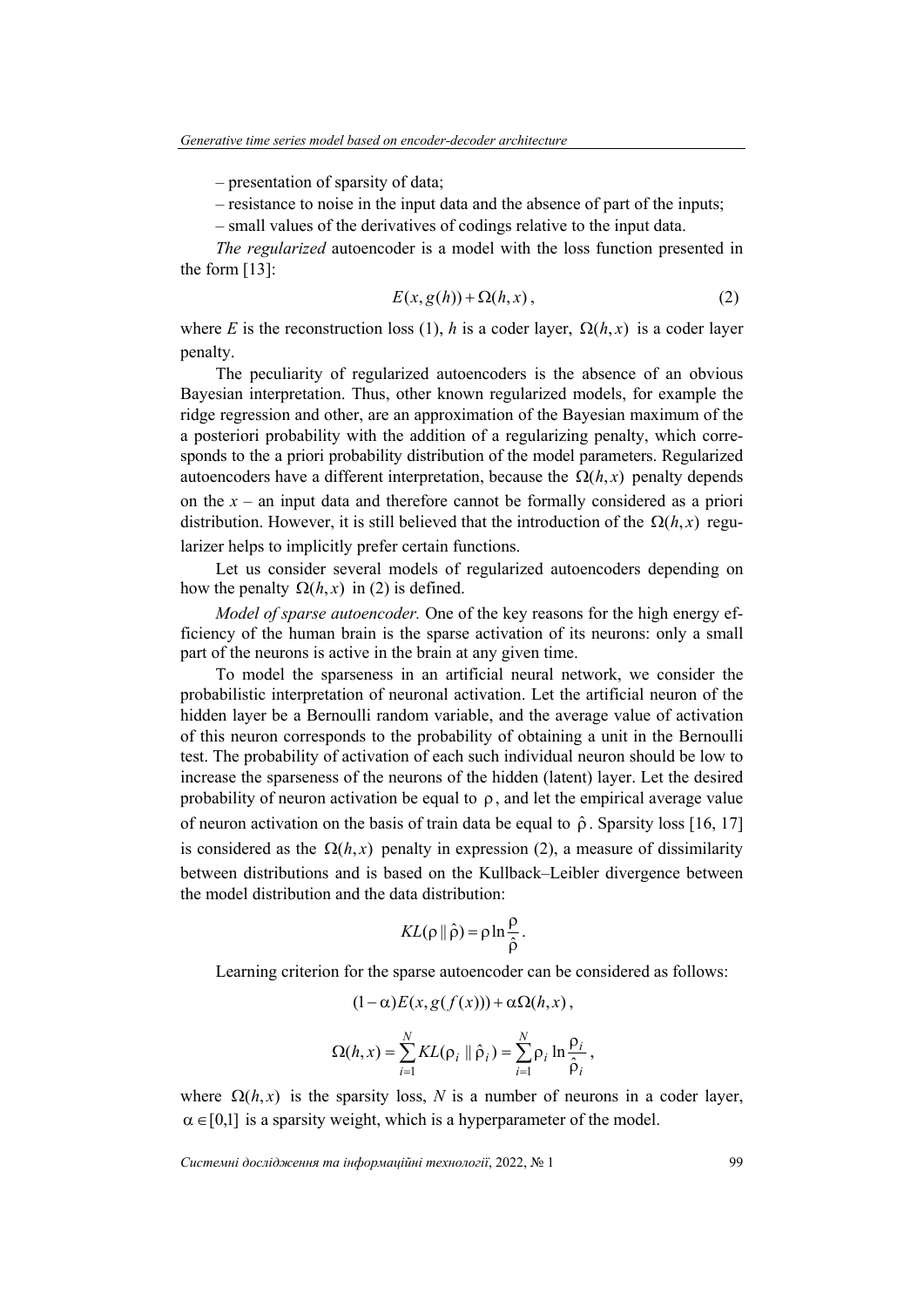If  $\alpha$  is large, the model will pay more attention to the target sparsity, but will not be able to reconstruct the inputs properly. If, on the contrary, the weight is too low, the model will mostly ignore the sparsity and will not find interesting features in the data. Methods of decision support [18, 19] can be used to determine the most acceptable  $\alpha$  value based on quantitative and qualitative decision criteria in a particular practical problem.

An important property of the sparse autoencoder is that it can be considered as a generative model with latent variables, which approximates the maximum likelihood. Let us consider a model [13] with an input vector of visible variables *x*, latent variables *h* and a common probability distribution

$$
p_{\text{model}}(x, h) = p_{\text{model}}(h) p_{\text{model}}(x \mid h).
$$

 $p_{\text{model}}(h)$  is called the a priori distribution of latent variables and represents the a priori belief of the model that it will "see" the input vector *x*, where *h* is still the output of the coder. This interpretation differs from the traditional use of the term "a priori", which denotes the distribution  $p(w)$ , which describes the hypotheses about the parameters of the model before reading the training data.

The logarithm of the plausibility of the model can be represented as:

$$
\ln p_{\text{model}}(x) = \ln \sum_{h} p_{\text{model}}(x, h).
$$

The autoencoder is considered as an approximation of this sum by a point estimate for only one value of *h*, which has a high probability. With this choice of *h*, the following function is maximized:

$$
\ln p_{\text{model}}(x, h) = \ln p_{\text{model}}(h) + \ln p_{\text{model}}(x \mid h).
$$

The term  $\ln p_{\text{model}}(h)$  can cause sparsity. For example, the a priori Laplace distribution

$$
p_{\text{model}}(h_i) = \frac{\lambda}{2} \exp(-\lambda | h_i |)
$$

corresponds to the sparsity penalty in terms of the  $L<sub>1</sub>$  norm.

*Denoising autoencoder*. Another way to make the autoencoder show interesting features is to add noise to the inputs and teach it to restore the initial not noisy input [8, 13, 20, 21]. There are two ways:

 a random variable is added to the input vector, normally distributed with a small variance, which determines the noise level;

 part of the input neurons is set to zero. The level of noise is determined by what part it is. This method is more used in image processing problems.

In the denoising autoencoder models, a conditional distribution  $C(\hat{x} | x)$  of noisy examples under the condition of true examples is introduced. Next, the autoencoder learns the distribution of the reconstruction  $p_{\text{reconst}}(x | \hat{x})$ , which is estimated on the basis of training pairs  $(x, \hat{x})$  as follows [13]:

- $\bullet$  select example *x* from the training set;
- select the noisy version  $\hat{x}$  with  $C(\hat{x} | x)$ ;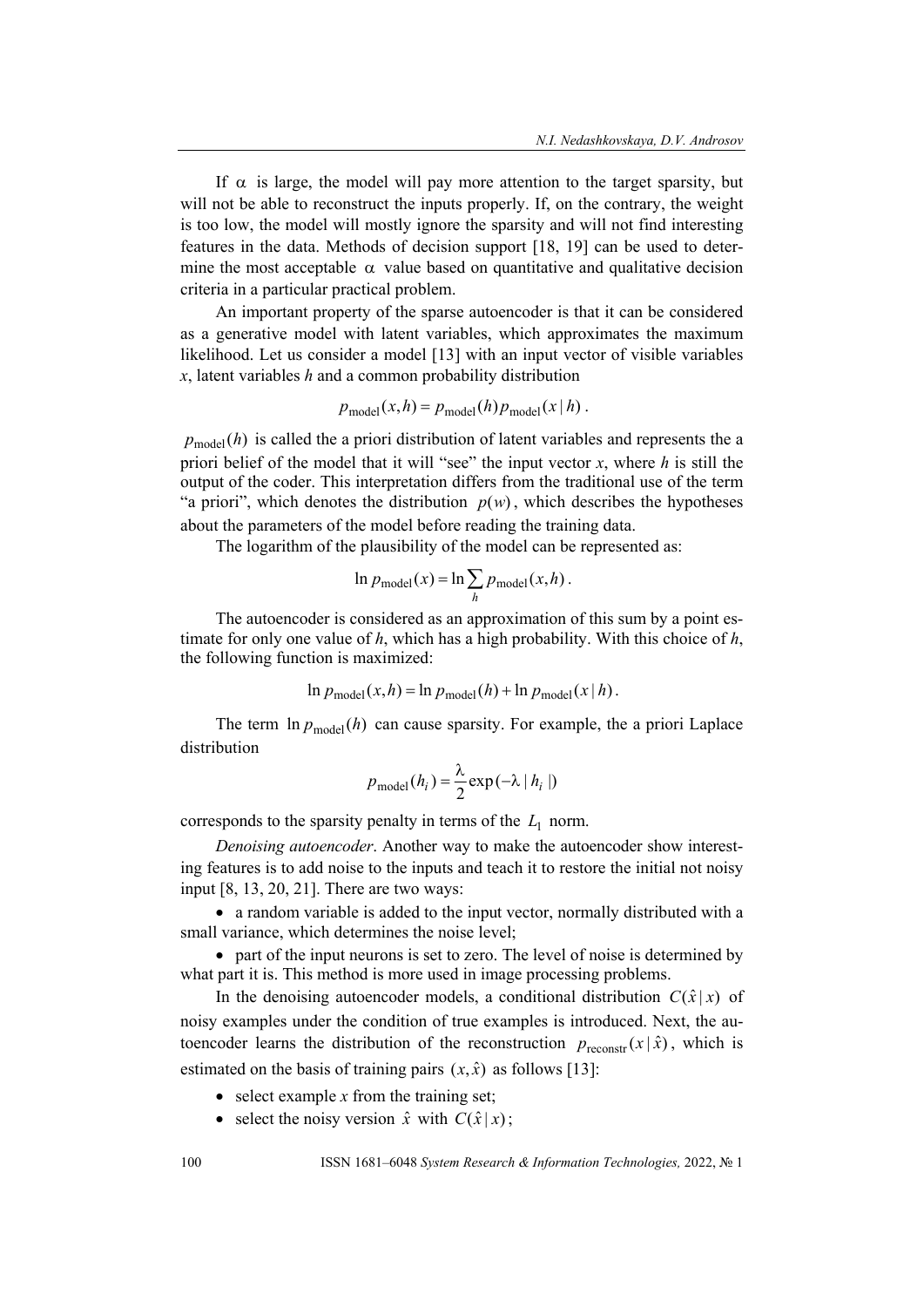• use  $(x, \hat{x})$  as a training example to estimate the distribution of reconstruction  $p_{\text{reconst}}(x | \hat{x}) = p_{\text{decoder}}(x | h)$ , where *h* is the output of the coder, and  $p_{\text{decoder}}$  is determined by the decoder  $g(h)$ ;

 minimize the following loss function using the mini-batch gradient descent:

$$
-\ln p_{\text{reconstr}}(x \mid \hat{x}) = -\ln p_{\text{decoder}}(x \mid h).
$$

If the encoder is deterministic, then the autoencoder is often a feedforward neural network, and the same methods can be used to train it as for any feedforward neural network, for example, the mini-batch stochastic gradient descent.

The *variational autoencoder (VAE) model* was proposed in 2014 and is designed to reconstruct the law of distribution of training data for artificial generation of samples from the general distribution [22]. This is a probabilistic model, because its output after training is determined randomly. VAE has a basic architecture common to all autoencoders (Fig. 2): the first part corresponds to the encoder network (it consists of the hidden layers 1 and 2 in the example in Fig. 2), followed by the decoder network (the hidden layers 3 and 4 in Fig. 2). The difference from deterministic encoders is that the VAE encoder for a given input results in the average encoding  $\mu$  and the standard deviation  $\sigma$ . The coding is then chosen randomly from the Gaussian distribution with mean μ and standard deviation σ. A standard distribution other than Gaussian can also be used. Next, the decoder decodes the received encoding in the usual way.



*Fig. 2*. An example of the variational autoencoder model, VAE [8]

Inputs (on the right in Fig. 2) can have a complex distribution. During training, the coding moves inside the latent space, the coding space, and occupies an approximately spherical region similar to a cloud of Gaussian points. The loss function of the variational autoencoder is the sum of two terms [8]:

$$
E(x,g(h))+L(h,x),
$$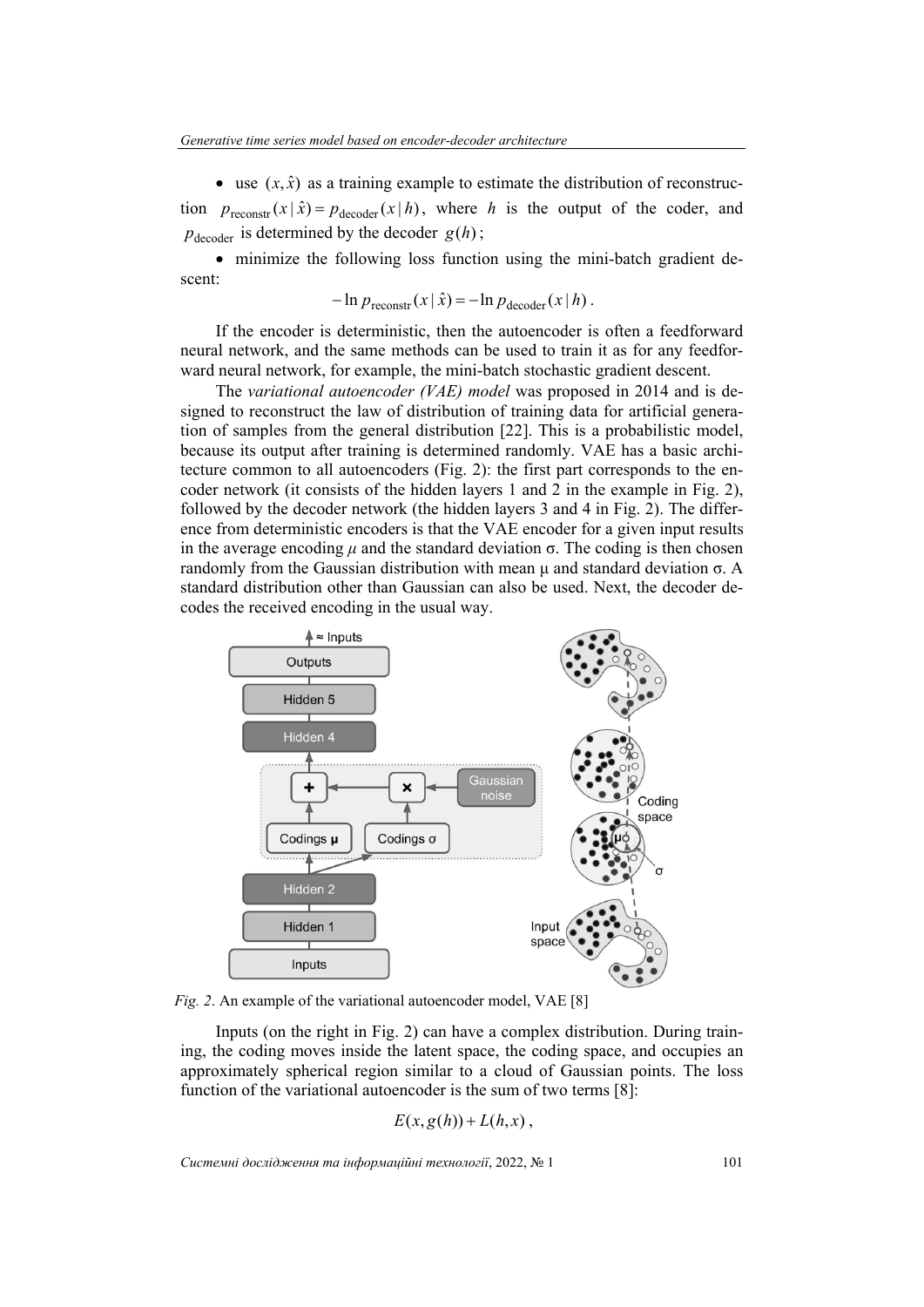where *E* is the reconstruction error (1) of the input vector *x*, as before:  $L(h, x)$  is the latent loss, which is often the Kullbak–Leibler divergence between the target distribution, such as Gaussian, and the actual coding distribution.

It is easy to generate a new example based on a trained variational autoencoder: you need to choose a random encoding from the Gaussian distribution and decode it.

## **LODE-GRU-VAE VARIATIONAL AUTOENCODER MODEL FOR TIME SERIES PREDICTION**

Fig. 3 shows a simplified architecture of the proposed model. It consists of an encoder – a LODE-GRU network, and a decoder network. Two modifications are proposed: with simulation of timestamp distribution and without it. In both cases, the pair  $\langle x_i, t_i \rangle$  – the data tensor together with the corresponding timestamps is the input for the model (Fig. 3). In the second case we suggest the uniform distribution of these time slices on the observation interval.



The proposed model is based on the ideas of variational encoder and GRU recurrent neural networks. Features of the GRU unit in comparison with the known LSTM are as follows. Firstly, a single state vector  $h(t)$  is used. Secondly, the forgetting gateway and the input gateway are controlled by a single controller – a fully connected layer with a logistical activation function. If the result of this controller is equal to 1, then the forget gateway opens and the input gateway closes. If the result of the controller is equal to 0, then the opposite action occurs. This means that the place is first cleared before saving a certain memory. Thirdly, there is no output gateway in the GRU, so a complete state vector is the result at each time step. The main fully connected layer analyzes the current inputs and some parts of the previous state, which are determined by the additional gateway controller.

*Fig. 3*. A simplified LODE-GRU-VAE model

GRU network layers are defined as follows:

The LODE-GRU encoder in Fig. 3 is a modification of recurrent networks of the GRU type. The

modification is to use the ordinary differential equations (ODEs) to predict the values of hidden trajectories. As a result, the LODE-

 $h''_{\tau} = Sol(f_{\theta}, h_{\tau-1}, t_{\tau-1}, t_{\tau}),$  (3)

$$
u_{\tau} = \sigma(W_{xu}x_{\tau} + W_{hu}h''_{\tau} + b_u), \qquad (4)
$$

$$
r_{\tau} = \sigma(W_{xr}x_{\tau} + W_{hr}h_{\tau}'' + b_r), \qquad (5)
$$

$$
h'_{\tau} = \tanh(W_{xh'}x_{\tau} + W_{hh'}(r_{\tau} \odot h''_{\tau}) + b_{h'}),
$$
 (6)

$$
h_{\tau} = u_{\tau} \odot h_{\tau}'' + (1 - u_{\tau}) \odot h_{\tau}'. \tag{7}
$$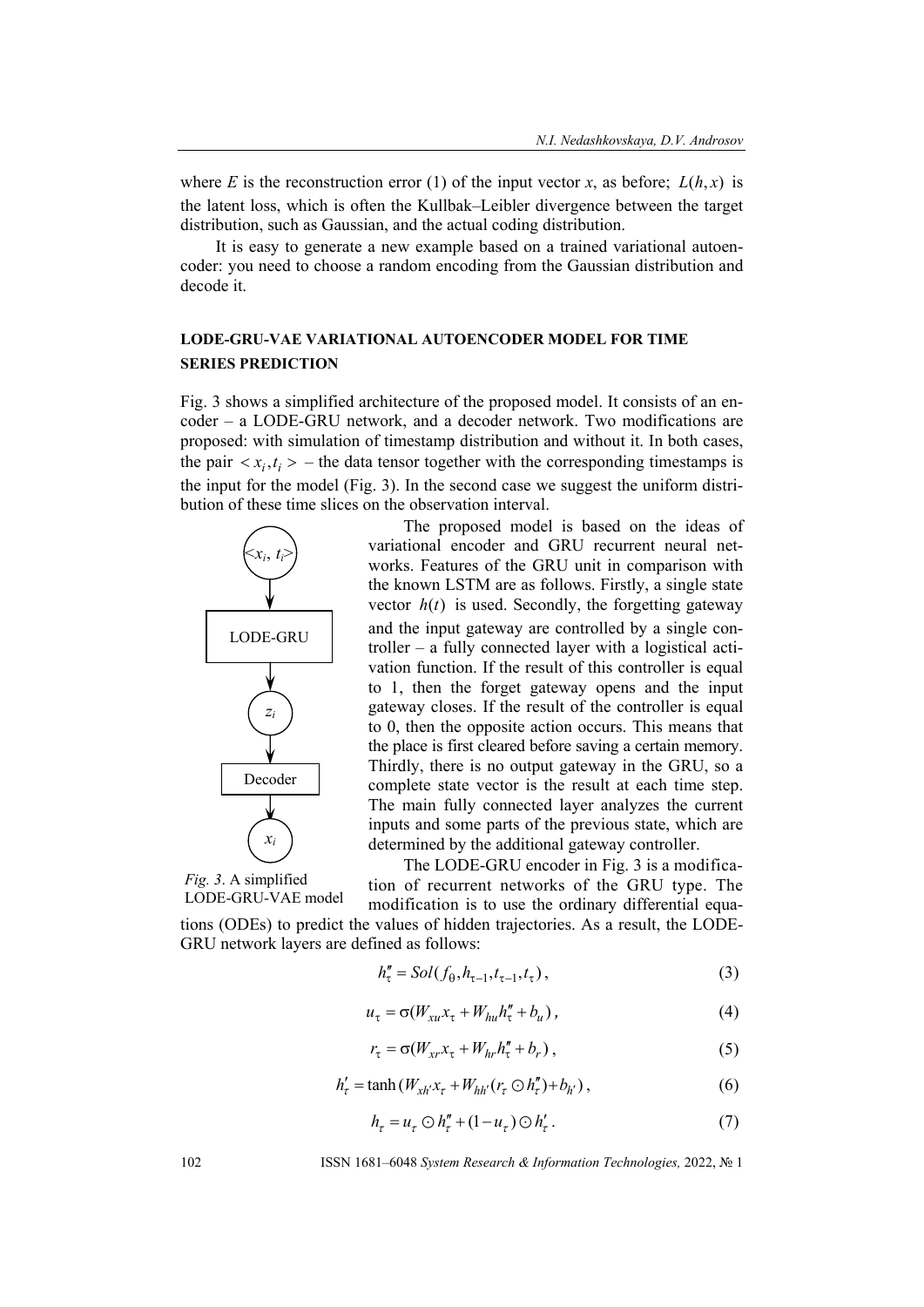The block described by equation (3) generates a set of points according to the trajectory of the studied process under the conditions  $(4)$ – $(7)$  of process transformations, which project the trajectory to another space called latent or hidden. The combination of neural ordinary differential equations and neural RNN networks began to be studied in 2018 to model irregularly observed time series [23], and was further developed in [24–26]. Equation (3) is called the latent ordinary differential equation (Latent ODE). Model  $(3)$ – $(7)$  helps to generate new series values at intermediate points between observations, in contrast to standard neural RNN LSTM networks. This is especially useful when the time interval between adjacent observations is large.

Let us modify the described model  $(3)$ – $(7)$  to obtain the probability distributions of the hidden trajectories. Let us consider the case when the source vector for the encoder is a multidimensional Gaussian vector with a mathematical expectation equal to  $\mu_{z_0}$  and the variance equal to  $\sigma_{z_0}$  during the last observation  $\tau$ . Therefore, the additional layer described by the next formula is added:

$$
z_0 = g(h_\tau, \theta) \sim \mathcal{N}(\mu_{z_0}, \sigma_{z_0}).
$$
\n(8)

Thus, the LODE-GRU-VAE model is described by formulas (3)–(8) and represents a variation encoder. The coding of the input data *x* in this model is characterized by a conditional probability distribution  $q(z/x)$ , where *z* is a random vector in the latent space. The loss function in this case is the mathematical expectation of losses relative to *z* :

$$
\mathbb{E}_{z \sim q(z/x)} L(z,q) = \mathbb{E}_{z \sim q(z/x)} \ln p(x,z) - D_{KL}(q(z/x) || p(z)),
$$
 (9)

where  $p(x, z)$  is the joint distribution of *x* and *z*,  $D_{KL}(A||B)$  is the Kullbak– Leibler divergence, which determines the degree of "dissimilarity" of distributions *A* and *B* .

The rationale for the variation encoder is based on the Expectation Maximization (EM) method. For the autoencoder, the input and target are the same vector *x*. Therefore, the decoder returns the conditional distribution  $p(x/z)$  when the code *z* is an input, and the error function determines the plausibility of the "binding" of the error function to the output of the last layer of the network.

The EM algorithm assumes that we can calculate the distribution  $p(x, z/\theta) = p(z/x, \theta)p(x/\theta)$ . The problem is to maximize  $p(x/\theta)$  with respect to the parameters  $\theta$ . Let us take the logarithm of both parts of the equality above and express  $\ln p(x/\theta)$ :

$$
\log p(x/\theta) = \ln p(x, z/\theta) - \ln p(z/x, \theta).
$$

Next let us take the mathematical expectation with respect to *z* :

$$
\int_{Z} q(z) \ln p(x/\theta) dz = \int_{Z} q(z) \ln p(x, z/\theta) dz - \int_{Z} q(z) \ln p(z/x, \theta) dz.
$$

After the transformations we get:

$$
\ln p(x/\theta) = \int_{Z} q(z) \ln \left( \frac{p(x/z, \theta) p(z/\theta)}{q(z)} \right) dz - \int_{z} q(z) \ln \left( \frac{p(z/x, \theta)}{q(z)} \right) dz.
$$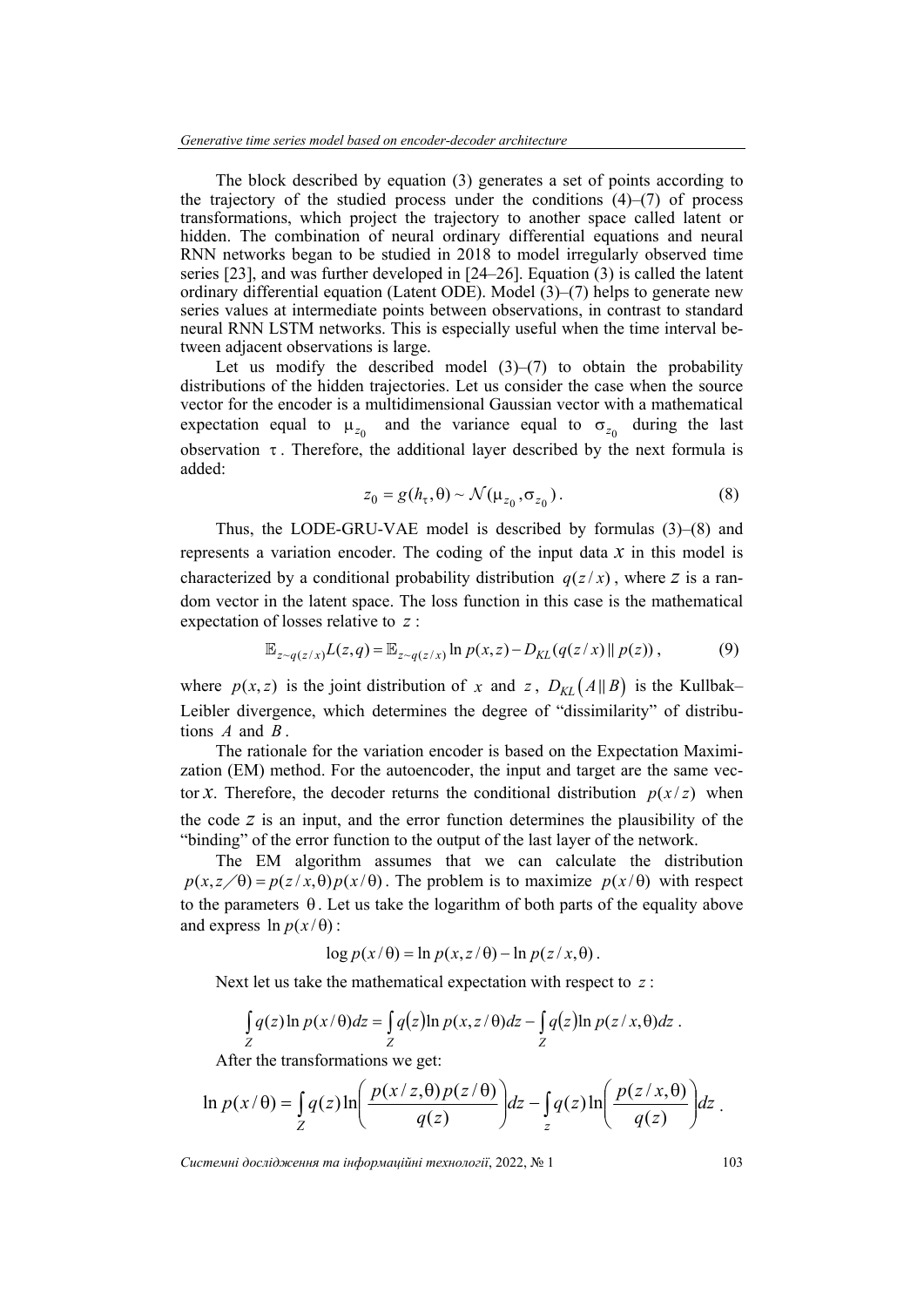The last term on the right is the Kullbak–Leibler divergence, which is always non-negative quantity. Therefore, the expression  $\int q(z) \ln \left| \frac{P(x, z, \sigma) P(z, \sigma)}{z} \right| dz$ *q z*  $q(z) \ln \left( \frac{p(x/z, \theta) p(z)}{p(z)} \right)$ *Z*  $\overline{\phantom{a}}$  $\overline{\phantom{a}}$  $\left( \right)$  $\parallel$  $\int_{Z} q(z) \ln \left( \frac{p(x/z, \theta) p(z/\theta)}{q(z)} \right) dz$  can be considered as the lower estimate of the value of  $\ln p(x/\theta)$ .

Let us denote 
$$
\int_{Z} q(z) \ln \left( \frac{p(x/z, \theta) p(z/\theta)}{q(z)} \right) dz = ELBO(q, \theta).
$$
 Then  

$$
ELBO(q, \theta) = \ln p(x/\theta) - D_{KL}(q(z) || p(z/x)).
$$
 (10)

In general, maximizing (10) by the parameter  $\theta$ , the approximation  $q(z)$  to  $p(z/x)$  is performed. Let us show that the loss function (9) is equal to *ELBO*( $q$ , $\theta$ ) (10). Using the formulas of conditional probability, let us rewrite (9) in the form:

$$
\mathcal{L}(q) = \mathbb{E}_{z \sim q(z/x)} \ln p(x/z) - D_{KL}(q(z/x) || p(z)) \,. \tag{11}
$$

Since  $D_{KL}(q(z/x) || p(z))$  is close to zero for the same distributions  $q(z/x)$ and  $p(z)$ , and  $\ln p(x/z) \leq \ln p(x)$ , then the upper limit of the loss function will also be  $\ln p(x)$ . That is, we came to the same result.

The described LODE-GRU-VAE model can be trained by Adam, Rprop or similar methods with respect to the sample  $z \sim q(z/x) = q(z; f(x; \theta))$  in order to obtain a gradient with respect to  $\theta$  and subsequent generation of distribution parameters. With this approximation, the Monte Carlo method can be used to calculate the mathematical expectation for  $\ln p(x/z)$  and the Kullbak–Leibler divergence at a fixed  $\theta$ .

Let us consider how the described LODE-GRU-VAE model can be used to generate a new sequence of series. For example, the initial sequence of *n* values is first fed to the input of the model, and the prediction of one next value is performed on the basis of the model. Next, the predicted value is joined to the sequence. The prediction for the next value is calculated on basis of the last *n* values, which are given to the model. This process can generate a new sequence that is similar to the original time series.

## **STATEMENT AND RESULTS OF THE EXPERIMENT. SELECTION OF MODEL HYPERPARAMETERS**

For the time series prediction experiment, let us choose a synthetic nonstationary time series, which is a function of  $x = \sin(2\pi\omega t)$ ,  $\omega \in \mathbb{R}$ ,  $t \in [0, T]$ . To bring the data closer to the real ones, the Gaussian noise is added to each value of the series:

$$
x = \sin(\pi \omega t) + \epsilon, \ \epsilon \sim \mathcal{N}(0, \sigma), \ \sigma \in \mathbb{R}^+.
$$

Not all historical data is always available in real forecasting problems. Therefore, additional values are introduced: *d* is the sampling step and *i* is the indicator set of points to be left in the sample. The simulated series can be formally written as follows: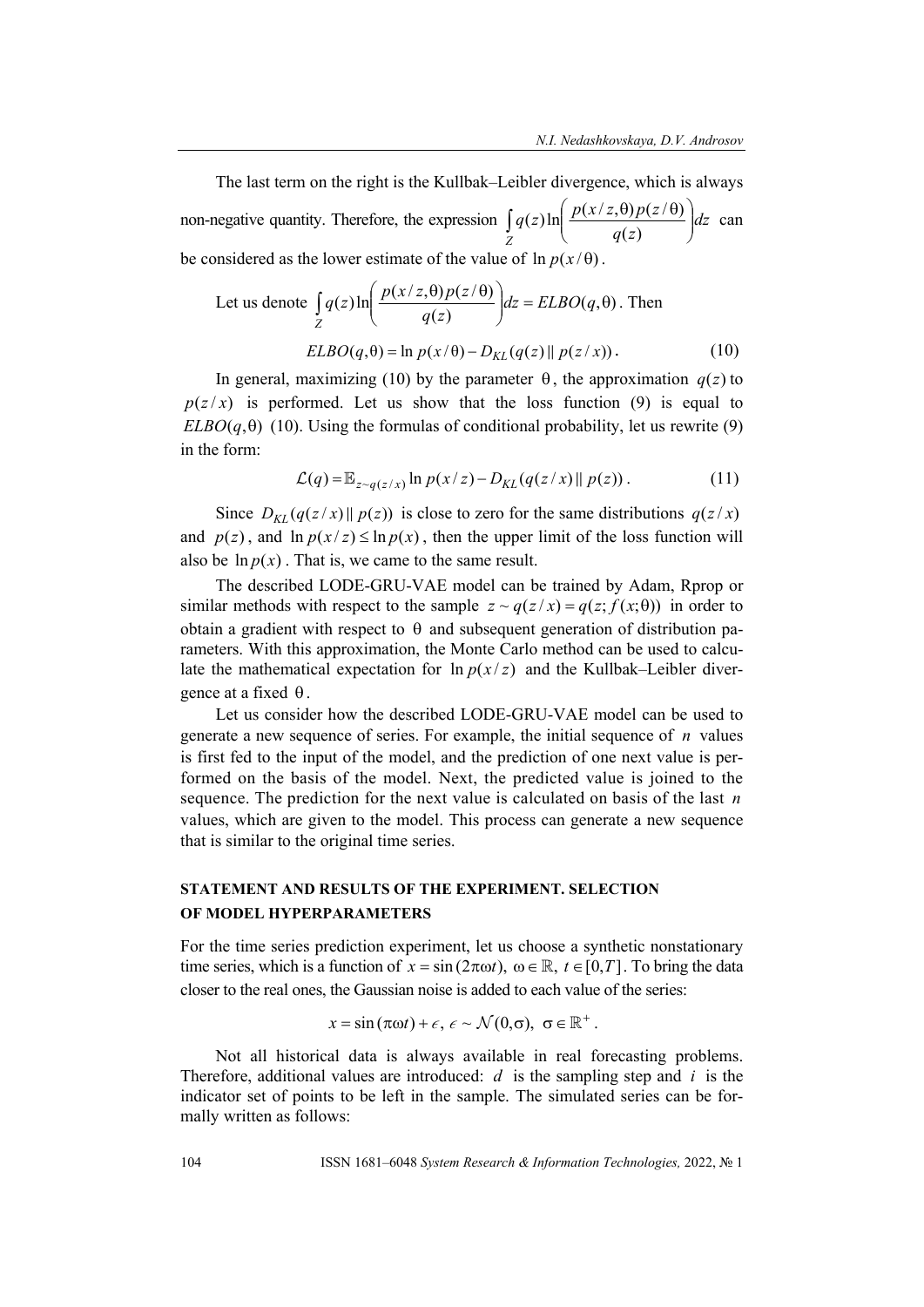$$
\hat{X} = X^T i = || (t_k, \sin(\pi \omega t_k)) ||_{k=\overline{1,d}}^T i.
$$

The following parameters were selected for the experiment:

- $\bullet$   $\omega = 0.25$ .
- $d = 1000$ .
- Number of points to stay is 150.

• The number of layers in the network that simulates the behavior of ODE and their dimension are 1 and 6, respectively.

- Learning rate is adaptive, initially equal to 0,01.
- The method for solving the differential equation is Dormand–Prince.

• The optimization method for learning the neural network is Adamax. Gradients within the ODE-layers are calculated by the method of conjugate equations.

- The dimension of the hidden space is 6.
- The initial value of the variance is 0,1.
- Number of epochs is 200.

The next step is the analysis and processing of the experimental results. Metrics for assessing the quality of the model can be components of the error function. For example, the Kullbak–Leibler divergence can be chosen as a metric. But the limitation of the latter is that it is difficult to interpret. In this work, the mean square error MSE and the coefficient of determination  $R^2$  are used.

Several experiments have been carried out to prove the efficiency of the model  $(3) - (8)$  (Fig. 4, 5). In the first experiment, acceptable values of model



*Fig. 4.* Real and predicted values of the target variable (experiment 1)

quality metrics were obtained, namely MSE = 0,11 and  $R^2 = 0.78$ . In the second experiment, the values of the model quality metrics were almost the same and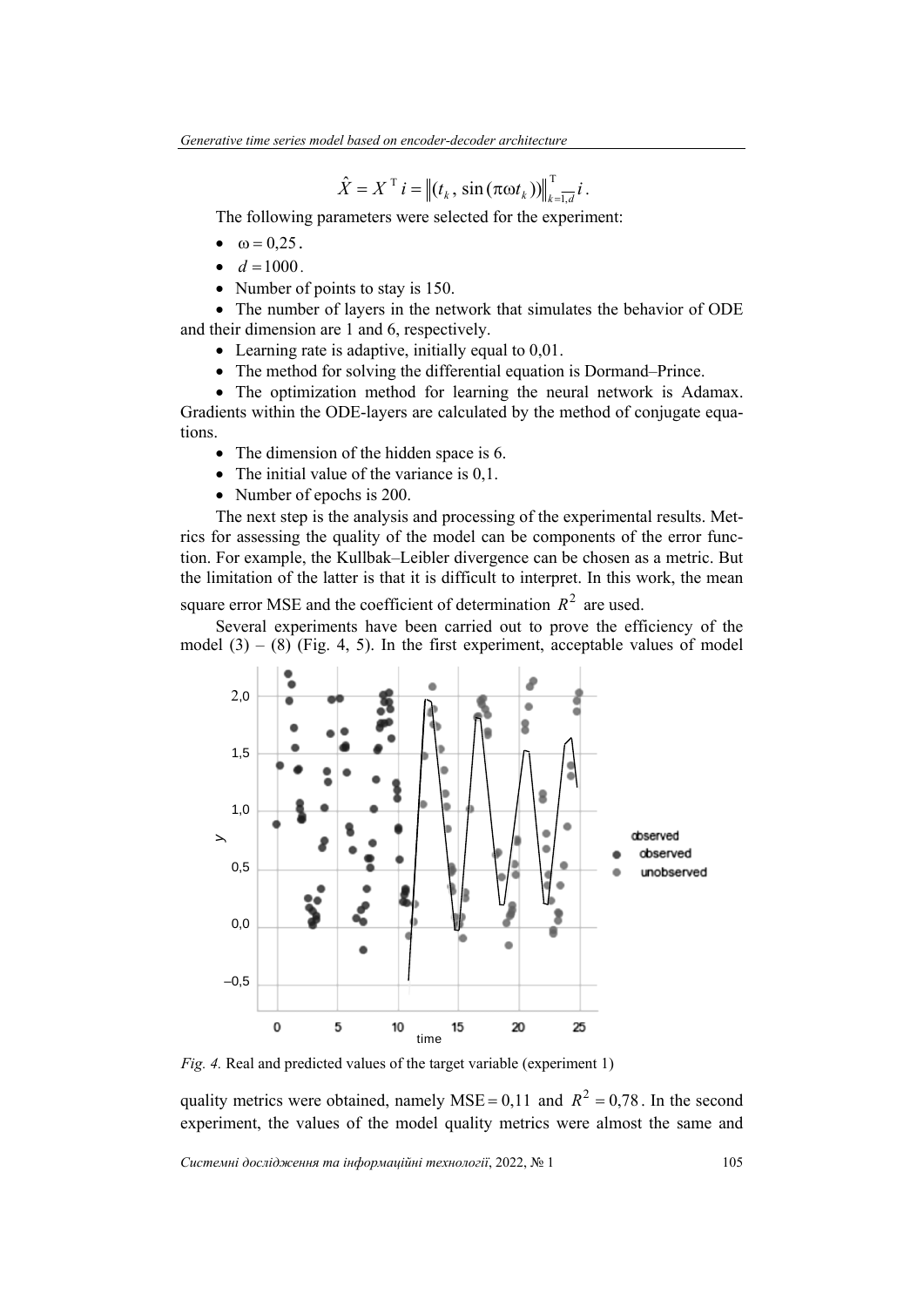also acceptable: MSE =  $0, 10$ ,  $R^2 = 0, 80$ . The observed points on which the model was built are marked in Fig. 4, 5 in blue color. The unobserved values of the test set, which were used to assess the quality of the obtained model are marked in orange color. The graph of the predicted values is marked in yellow. Model's predicted values are of admissible MAPE and RMSE rates.



*Fig. 5.* Real and predicted values of the target variable (experiment 2)

The software in the Python3 environment using the TensorFlow2 framework and the Keras library was developed, which implements the proposed encoderdecoder system. The main arguments in favor of choosing the Python 3 programming language were the speed of writing code and the popularity of this language. Tensorflow2 uses the capabilities of the Nvidia CUDA and has an integrated Keras library, and thus was chosen as the best framework in terms of hardware and performance resources. It is a high-level modern API for fast and easy design and learning of deep models.

## **CONCLUSIONS**

The work is devoted to the research and development of a neural network model based on the encoder-decoder architecture and recurrent blocks for predicting the values of nonstationary time series. Models and methods of machine and deep learning used for sequence processing are studied: LSTM and GRU models of recurrent neural networks, generative models, such as VAE, encoder-decoder models for detecting hidden patterns in data, Adam and Adamax stochastic optimization learning methods.

The LODE-GRU-VAE model was built and tested to reconstruct the dynamics of nonstationary time series. The model allows to generate values at intermediate points between observations, and therefore it is possible to generate new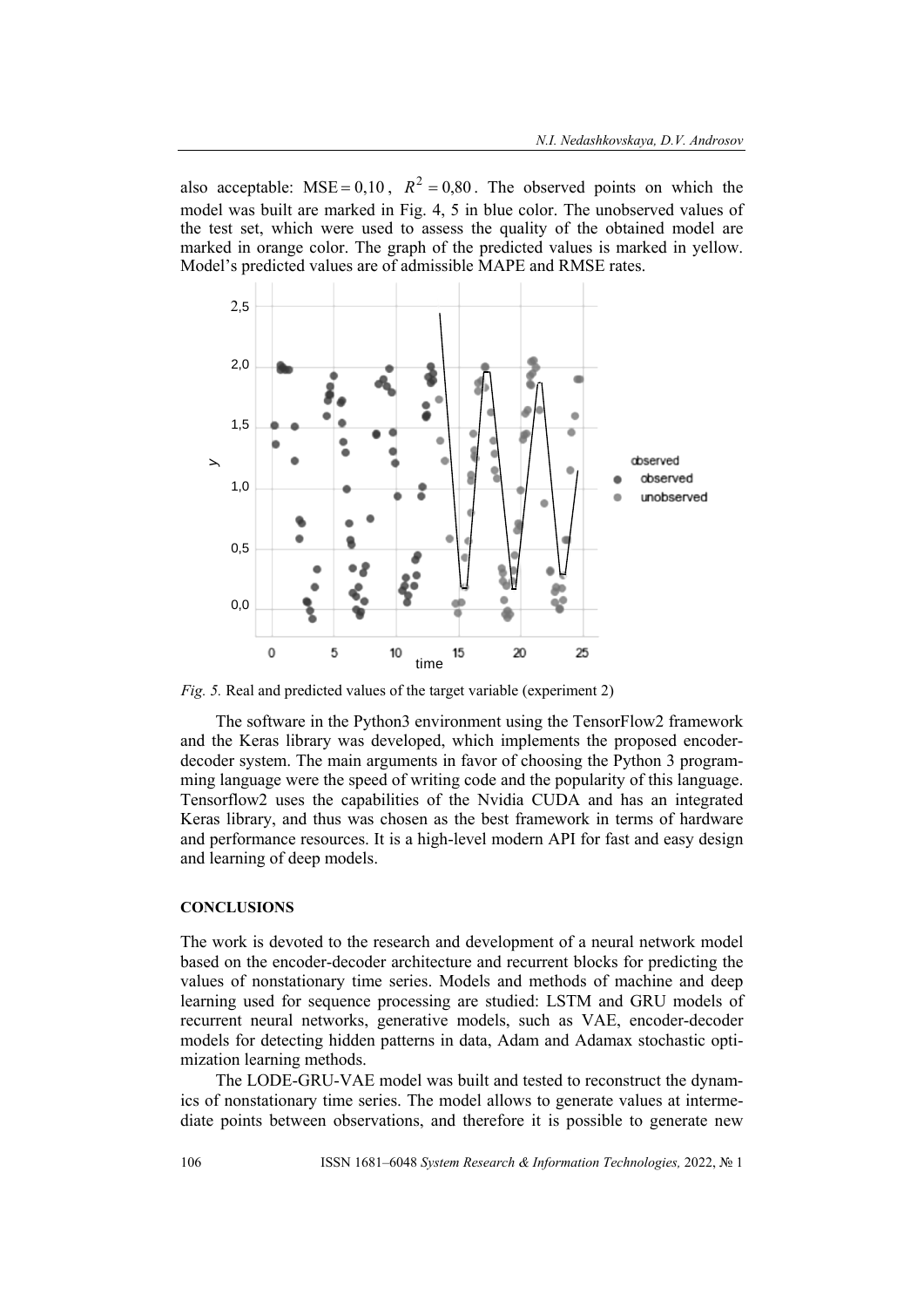values of a series where the time interval between two adjacent observations is large. In standard GRU-type RNN networks, the latent state is updated with each observation and remains constant between them. Conversely, within the framework of the LODE-GRU structure, a neural ordinary differential equation learns to model a continuous change in the latent state of a network between two observations.

The encoder-decoder system is implemented based on the proposed model in the Python3 environment using the TensorFlow2 framework and the Keras library. Experiments have been carried out to prove the efficiency of this system in the problems of modeling processes that depend on continuous time.

## **REFERENCES**

- 1. P.I. Bidyuk, V.D. Romanenko, and O.L. Timoshchuk, *Time series analysis*. Kyiv: Polytechnika, NTUU "KPI", 2013.
- 2. Terence C. Mills, "Chapter 3 ARMA Models for Stationary Time Series", *Applied Time Series Analysis. A Practical Guide to Modeling and Forecasting*, pp. 31–56, 2019. Available: https://doi.org/10.1016/B978-0-12-813117-6.00003-X.
- 3. Terence C. Mills, "Chapter 4 ARIMA Models for Nonstationary Time Series", *Applied Time Series Analysis. A Practical Guide to Modeling and Forecasting*, pp. 57–69, 2019. Available: https://doi.org/10.1016/B978-0-12-813117-6.00004-1.
- 4. Amélie Charles and Olivier Darné, "The accuracy of asymmetric GARCH model estimation", *International Economics*, vol. 157, pp. 179–202, May 2019. Available: https://doi.org/10.1016/j.inteco.2018.11.001
- 5. O.L. Tymoshchuk, V.H. Huskova, and P.I. Bidyuk, "A combined approach to modeling nonstationary heteroscedastic processes", *Radio Electronics, Computer Science, Control*, (2), pp. 80–89, 2019. Available: https://doi.org/10.15588/10.15588/ 1607-3274-2019-2-9.
- 6. P. Bidyuk, T. Prosyankina-Zharova, and O. Terentiev, "Modelling nonlinear nonstationary processes in macroeconomy and finances", *Advances in Computer Science for Engineering and Education*, vol. 754, pp. 735–745, 2019. Available: https://doi.org/10.1007/978-3-319-91008-6\_72.
- 7. Anoop S. Kumar and S. Anandarao, "Volatility spillover in crypto-currency markets: Some evidences from GARCH and wavelet analysis", *Physica A: Statistical Mechanics and its Applications*, vol. 524, pp. 448–458,15 June 2019. Available: https://doi.org/10.1016/j.physa.2019.04.154.
- 8. Aurelien Geron, *Hands-On Machine Learning with Scikit-Learn and TensorFlow*. Sebastopol, CA: O'Reilly Media Inc., 2017, 760 p.
- 9. Alex Sherstinsky, "Fundamentals of Recurrent Neural Network (RNN) and Long Short-Term Memory (LSTM) network", *Physica D: Nonlinear Phenomena*, vol. 404, 132306, March 2020. Available: https://doi.org/10.1016/j.physd.2019.132306.
- 10. Mikel Canizo, Isaac Triguero, Angel Conde, and Enrique Onieva, "Multi-head CNN–RNN for multi-time series anomaly detection: an industrial case study", *Neurocomputing*, vol. 363, pp. 246–260, 21 October 2019. Available: https://doi.org/ 10.1016/j.neucom.2019.07.034.
- 11. Kyunghyun Cho et al., "Learning Phrase Representations using RNN Encoder– Decoder for Statistical Machine Translation", *Proceedings of the 2014 Conference on Empirical Methods in Natural Language Processing (EMNLP), October 25–29, 2014*, pp. 1724–1734, Available: https://aclanthology.org/D14-1179.pdf.
- 12. Klaus Greff et al., *LSTM: A Search Space Odyssey*. 2015. Available: arXiv:1503.04069.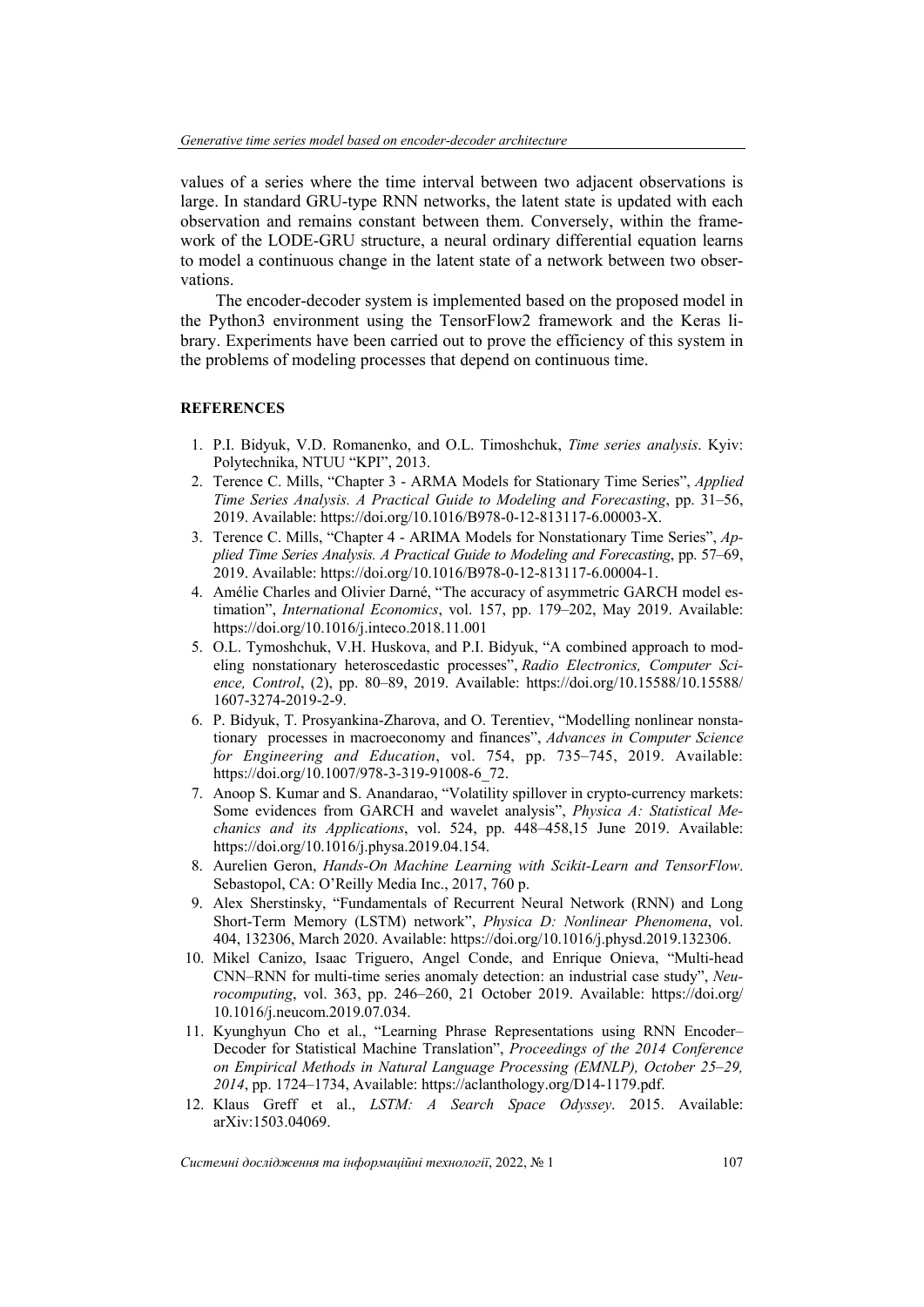- 13. Ian Goodfellow, Yoshua Bengio, and Aaron Courville, *Deep Learning*. Massachusetts London, England: The MIT Press Cambridge, 2016, 802 p.
- 14. Henrik Brink, Joseph Richards, and Mark Fetherolf, *Machine Learning*. StPb.: Piter, 2017, 336 p.
- 15. Jake VanderPlas, *Python Data Science Handbook*. O'Reilly Media, Inc, 2016, 576 p.
- 16. Z. Deng et al., "Sparse stacked autoencoder network for complex system monitoring with industrial applications", *Chaos, Solitons & Fractals*, vol. 137, August 2020. Available: https://doi.org/10.1016/j.chaos.2020.109838.
- 17. H. Zhu et al., "Stacked pruning sparse denoising autoencoder based intelligent fault diagnosis of rolling bearings", *Applied Soft Computing*, vol. 88, March 2020. Available: https://doi.org/10.1016/j.asoc.2019.106060.
- 18. N.I. Nedashkovskaya, "Method for Evaluation of the Uncertainty of the Paired Comparisons Expert Judgements when Calculating the Decision Alternatives Weights", *Journal of Automation and Information Sciences*, vol. 47, no. 10, pp. 69–82, 2015. Available: https://doi.org/10.1615/JAutomatInfScien.v47.i10.70.
- 19. N.I. Nedashkovskaya, "A system approach to decision support on basis of hierarchical and network models", *System research and information technologies*, no. 1, pp. 7–18, 2018. Available: https://doi.org/10.20535/SRIT.2308-8893.2018.1.01 .
- 20. J.Yu, "Manifold regularized stacked denoising autoencoders with feature selection", *Neurocomputing*, vol. 358, pp. 235–245, 17 September 2019. Available: https://doi.org/10.1016/j.neucom.2019.05.050.
- 21. N. Abiri et al., "Establishing strong imputation performance of a denoising autoencoder in a wide range of missing data problems", *Neurocomputing*, vol. 365, pp. 137–146, 6 November 2019. Available: https://doi.org/10.1016/j.neucom. 2019.07.065.
- 22. Diederik P. Kingma and Max Welling, *Auto-Encoding Variational Bayes*, 2014. Available: arXiv:1312.6114v10.
- 23. Ricky T.Q. Chen, Yulia Rubanova, Jesse Bettencourt, and David Duvenaud, *Neural ordinary differential equations*. NeurIPS, 2018.
- 24. Yulia Rubanova, Ricky T.Q. Chen, and David K. Duvenaud, *Latent ordinary differential equations for irregularly-sampled time series*. NeurIPS, 2019.
- 25. Calypso Herrera, Florian Krach, and Josef Teichmann, *Neural Jump Ordinary Differential Equations: Consistent Continuous-Time Prediction and Filtering*, 2020. Available: arXiv:2006.04727.
- 26. J. Lu et al., "Neural-ODE for pharmacokinetics modeling and its advantage to alternative machine learning models in predicting new dosing regimens", *iScience*, vol. 24, issue 7, 23 July 2021. Available: https://doi.org/10.1016/j.isci.2021.102804.

*Received 09.08.2021* 

#### **INFORMATION ON THE ARTICLE**

**Nadezhda I. Nedashkovskaya,** ORCID: 0000-0002-8277-3095, Institute for Applied System Analysis of the National Technical University of Ukraine "Igor Sikorsky Kyiv Polytechnic Institute", Ukraine, e-mail: n.nedashkivska@gmail.com

**Dmytro V. Androsov,** Institute for Applied System Analysis of the National Technical University of Ukraine "Igor Sikorsky Kyiv Polytechnic Institute", Ukraine, e-mail: androsovdmitry80@gmail.com

### **ГЕНЕРАТИВНА МОДЕЛЬ ДЛЯ ПРОГНОЗУВАННЯ ЧАСОВИХ РЯДІВ НА ОСНОВІ АРХІТЕКТУРИ КОДУВАЛЬНИК-ДЕКОДУВАЛЬНИК** / Н.І. Недашківська, Д.В. Андросов

**Анотація.** Моделі нейронних мереж на основі архітектури кодувальник- декодувальник знайшли широке застосування в останні роки для розв'язання різноманітних задач машинного навчання. Досліджено різновиди таких моделей,